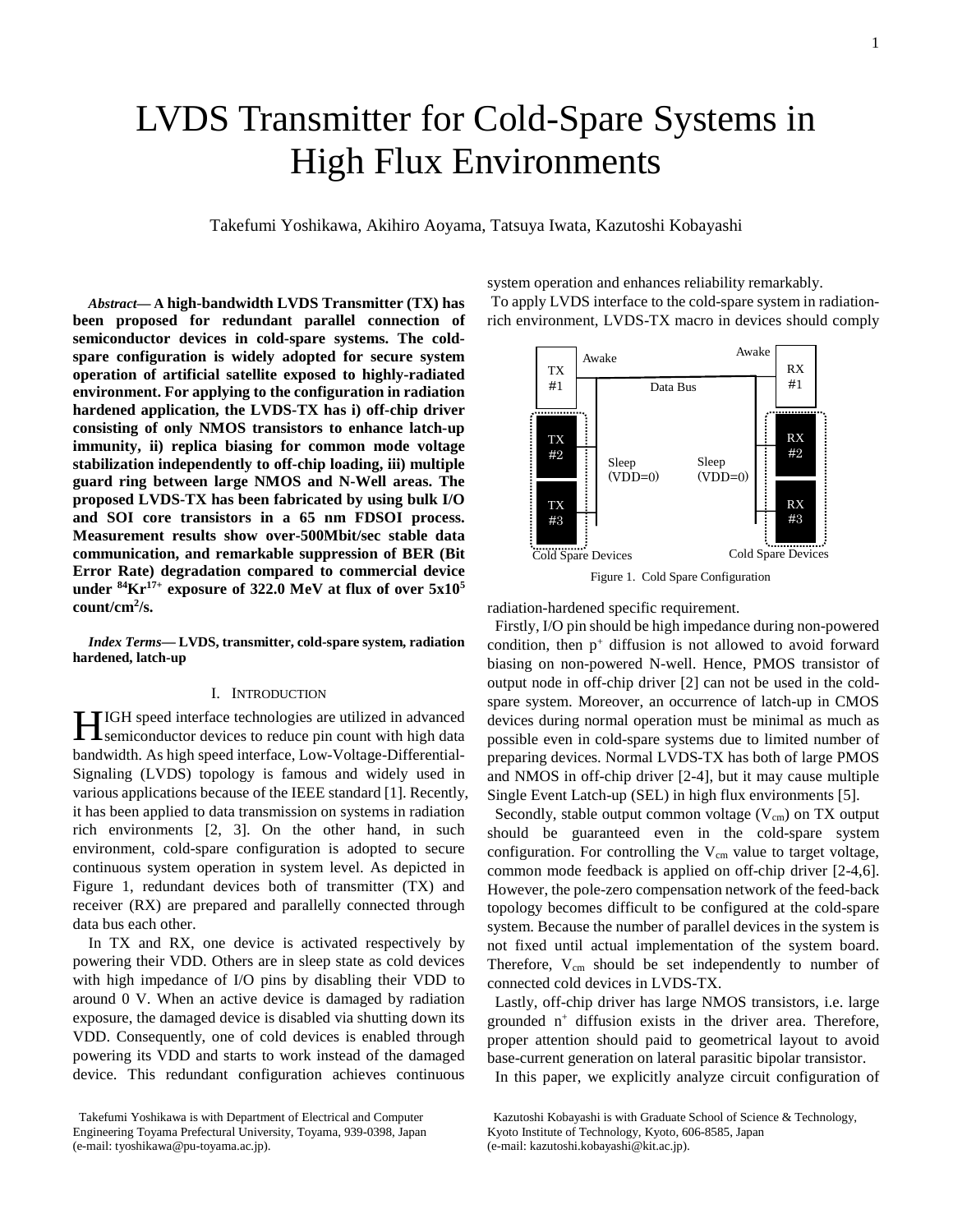LVDS-TX for the cold-spare system. In section II, data driver and its bias control circuits are proposed in LVDS-TX. In this section, layout consideration is also delivered. Then, a test-chip implementation and actual measurement results of heavy-ion condition are described in Section III. In association with the measurement results, discussions are provided with showing simulation results in Section IV. Finally, the conclusion is drawn in section V.

## II. CIRCUIT DESIGN

The LVDS-TX is designed using both of Thin-BOX FDSOI transistor (core transistor) and 3.3V bulk transistor (I/O transistor) in a 65 nm process. Almost all circuits including the off-chip driver are configured by I/O bulk transistors of PMOS and NMOS and operate in 3.3V typical VDD condition. FDSOI transistors of 1.2 V VDD are used just in signal input and level shifter to covert input signals from 1.2 V to 3.3 V swing. This section states the off-chip driver and its related circuits, which are operable in 3.3 V.

# *A. Driver Design*

Fig. 2 represents a driver circuit of the proposed LVDS-TX. As depicted in the figure, the driver and ESD protection diodes (not illustrated) are configured by only NMOS transistors. Therefore, output nodes (OUTP/OUTN) are connected only to n+ diffusion of the NMOS transistors



Figure 2. Driver Circuit

This configuration achieves i) pull-up biasing at off-chip output nodes because of only n+ diffusion, ii) much enhancement to latch-up tolerance because of only NMOS structure in I/O stage.

In the driver, source follower large NMOS (MN2) should work as constant current source similarly as MN1. For this purpose, relatively large capacitor (C1) is placed between its gate and source node for keeping the V<sub>GS</sub> to be constant.

For pre-emphasis capability, extra NMOS (MN3, MN4) are allocated in parallel to main current sources (MN1, MN2).

Series resisters of 8.75  $\Omega$  on output nodes (OUTP/OUTN) are for enhancement ESD protection. The output common voltage level  $(V_{cm})$  is set by control voltage  $(V_b)$  to the sourcefollower NMOS (MN2).

# *B. Replica Biasing*

As depicted in left side of Fig. 2, the control voltage  $(V_b)$  for Vcm settlement is generated in a Replica Circuit. This Replica circuit is miniature of 1/17 for output driving system including off-chip driver, series register (8.75  $\Omega$ ) and load resister (100  $Ω$ ) at receiver side (not illustrated). A bias current is also  $1/17<sup>th</sup>$ for driving current of 3.4 mA.

This biasing by the Replica Circuit configures feed-forward (not feedback) topology, and the common mode voltage  $(V_{cm})$ can be set independently to output load capacitance in the coldspare system. Therefore, system designers do not have to consider any complicated pole-zero network regardless of the number of device parallelism.

#### *C. Layout*

In layout of the LVDS-TX macro, multiple guard rings are applied on  $P^-$  substrate between large  $N^+$  diffusion and  $N-Well$ area in the vicinity of the off-chip driver.



Figure 3. Driver Layout

#### III. TEST-CHIP AND MEASUREMENT RESULTS

#### *A. Test Chip Implementation*

A test-chip has been fabricated in a 65 nm process with bulk I/O and FDSOI core transistors. Layout and photo of the testchip are shown in Fig. 3. The size of the test-chip is 1.5 mm x 2 mm. The test-chip has been assembled in a 64pin LQFP package.

## *B. BER Measurement under Normal Condition*

To configure the cold-spare system emulation, 4 test boards are prepared and connected through 35.4 " and 5.9 " coaxial cables and SMA connectors as shown in Fig. 4. Then, a pair of TX and RX board are activated (Power-On) and others board are disabled as cold-spare devices. To measure Bit Error Rate (BER), Bit Error Rate Tester (BERT) is connected to active boards of TX and RX. Test data are fed to active TX from BERT and receive data of active RX are returned to BERT as comparison target. Fig. 5 depicts actual BER measurement results in various VDD of I/O transistor (VDD3) using test environments of Fig. 5 in high temperature environment (70 ℃).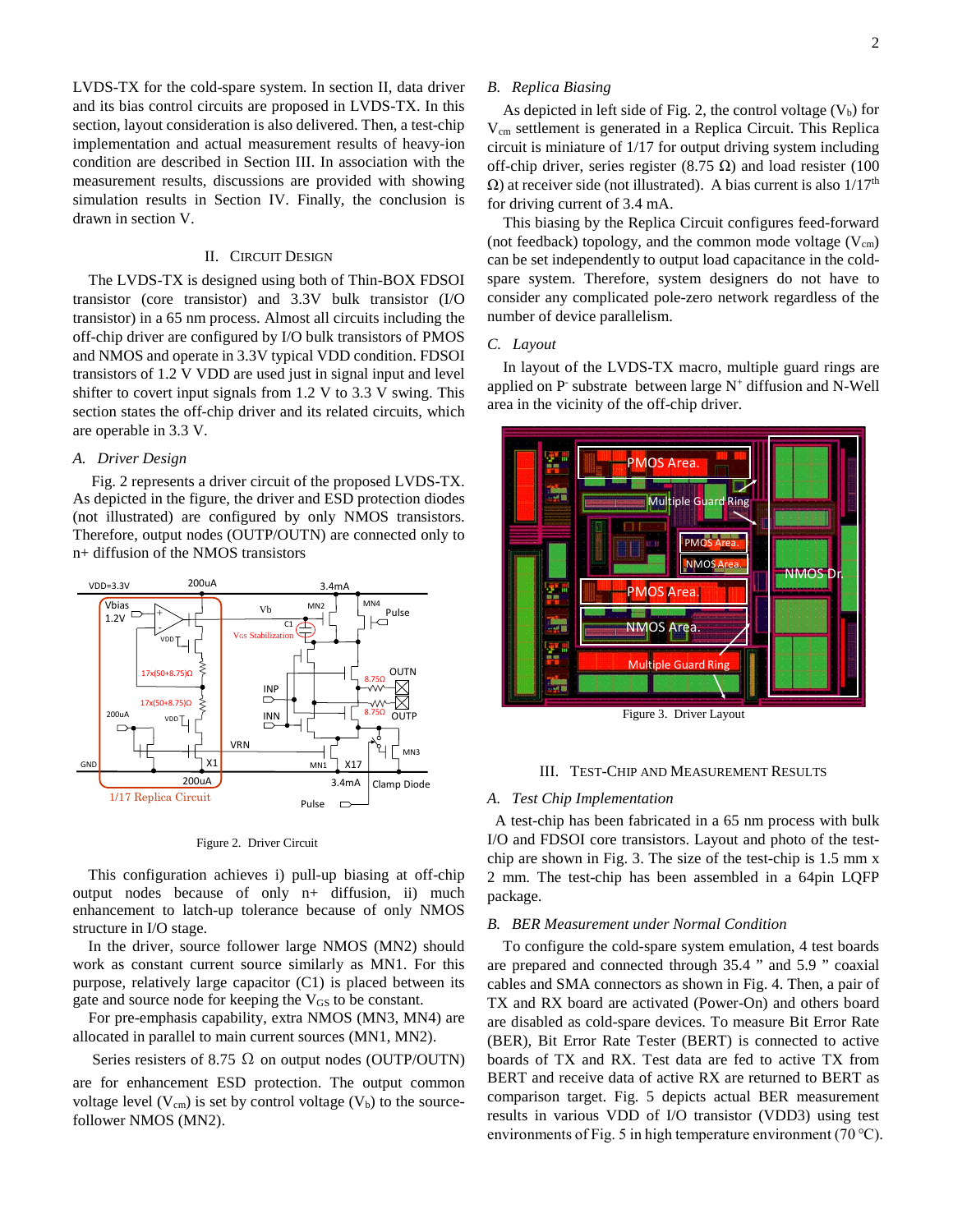Fig. 6 shows a measurement board for BER and an equipment for heavy ion exposure condition. In both commercial TX and test devices, mold resin and passivation film are removed for direct ion impact to silicon chip.



Figure 5. BER Measurement Results

In the chamber, ion beam can be focused with spot size of 20 mm in diameter. The BER measurement was performed under following conditions.

- Heavy Ion :  $84$ Kr<sup>17+</sup>
- Dose Energy : 322.0MeV
- 1 minute exposure, then measure BER
- 200Mbit/sec data rate to focus radiation tolerance

Measurement facility was heavy ion exposure system in Cyclotron and Radioisotope Center (CYRIC), Tohoku University, JAPAN.

Initially, BER was measured w/o any exposure in order to show  $1x10^{-12}$  BER (No Error). Then, heavy ions are irradiated to the target device for 1minute with various flux count.

Table 1 and 2 show BER measurement results of commercial and fabricated test devices respectively. As shown these tables, the commercial device did not cause any bit error until 1.0x104 flux condition. However, a bit error occurred in  $3.2 \times 10^4$  flux condition and the error rate reaches  $10^{-2}$  order. The BER was not decreased even after stopping the ion exposure due to no toggle of signal output from the device. The device recovered after power off and on sequence. It means latch-up occurred by the heavy ion exposure.

In contrast, the test device showed small bit error of  $3x10^{-12}$ under  $1.0 \times 10^4$  flux count. However, the bit error was always sporadic even in  $5.0 \times 10^5$  flux condition, and the BER was decreased after stopping the ion exposure in all flux condition.

Fig. 7 shows an exponential approximation curve of BER and flux count. The test device shows remarkable suppression of BER degradation in high flux environment, i.e.  $10^{-10}$  order BER under condition of over 10 times flux count compare to the commercial device at 10-2 order BER.



## IV. DISCUSSION

Though the test device shows remarkable suppression of BER degradation, sporadic bit errors are occurred even in  $\langle 1.0 \times 10^4 \rangle$ flux condition. The most likely cause of the bit error is in level



Figure 10. Simulation Results of Duty Cycle Fluctuation by Charge Injection

shifter, which is for level conversion from 1.2 V to 3.3 V. In the commercial device, no level shifter exists because of shingle 3.3 V power supply. Fig. 8 depicts simplified circuit schematic of level shifter of the TX. As shown in the figure, cross-coupled transistors are used for level conversion and signal generation of true/complement outputs, and core transistors of NMOS (SOTB NMOS) are adopted for bandwidth enhancement.